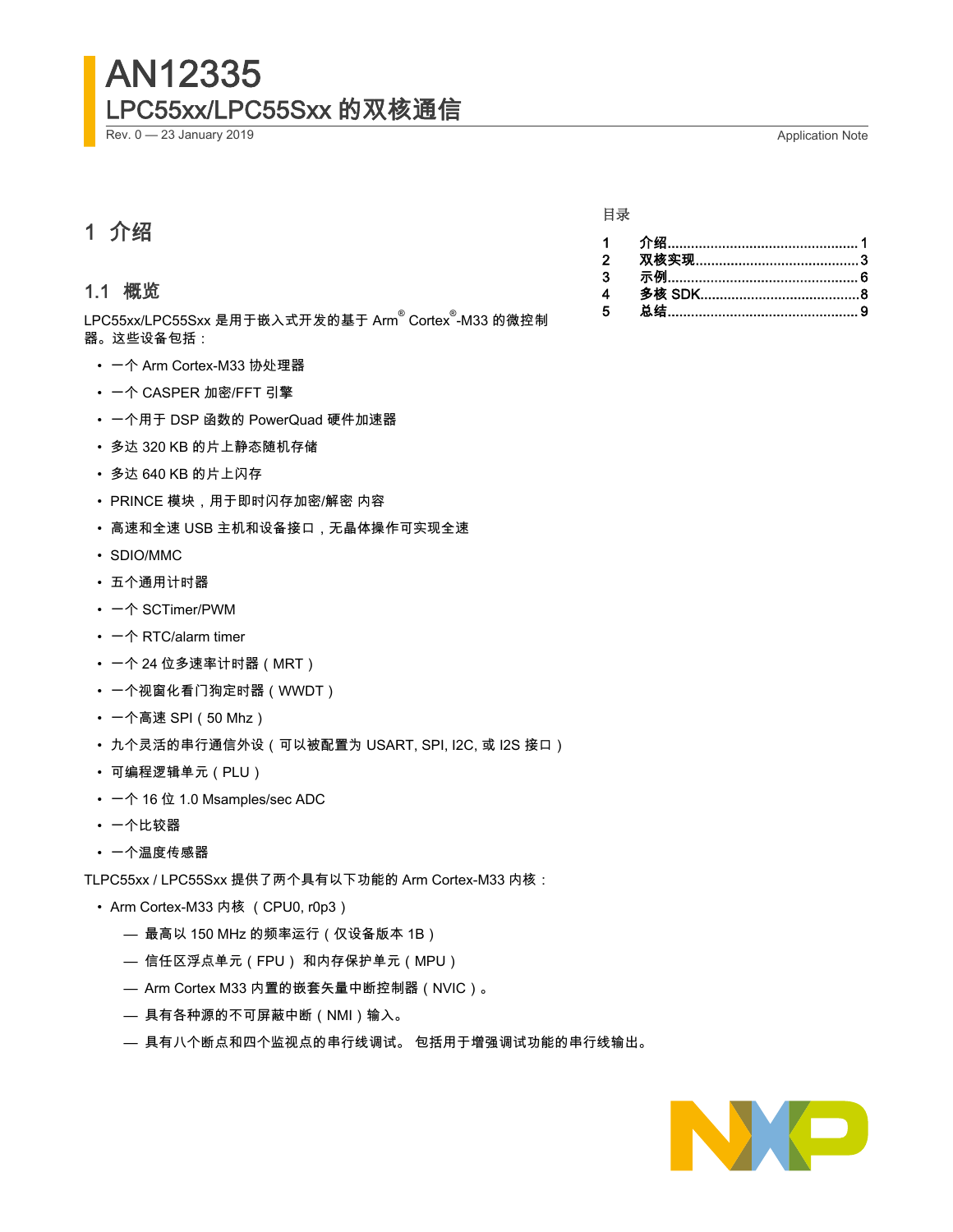- 系统节拍定时器。
- Arm Cortex-M33 协处理器(CPU1,r0p3)—最高以 150 MHz 的频率运行(仅限设备版本 1B)
	- 此实例的配置不包括 MPU,FPU,DSP,ETM 和 Trustzone。
	- 系统节拍定时器。

#### 1.2 双核基本机制

LPC55xx / LPC55Sxx 中的双核是非对称架构,这意味着一个核(CPU0)是主核,另一个核(CPU1)是从核。 CPU0 出厂设置 为可以正常工作的主核,而 CPU1(从核)处于保持状态,并且其时钟在芯片启动时是禁用的。 为了使其工作,从核需要被释 放,并且可以通过主核内的寄存器启用其时钟。

在双核运行模式下,它们需要相互通信。 LPC55xx / LPC55Sxx 提供了一种称为"CPU 间邮箱"机制的简单方法,该机制具有以下 功能:

- 提供一种处理器间通信的方法,允许多个 CPU 共享资源并以简单的方式相互通信。
- 每个 CPU 最多可以产生 32 个用户定义的中断给另一方。
- 如果有的话每个 CPU 都可以申请共享资源。
- 提供通信握手的互斥配置。

#### 1.3 相关系统资源

Arm Cortex M33 包括三条 AHB-Lite 总线,一条系统总线以及 I-code 和 D-code 总线。一条总线专用于指令提取(I-code),而 一条总线专用于数据读取(D-code)。 如果并发操作针对不同的设备,则双核总线的使用允许同时操作。

两个 CPU 共享 LPC55xx / LPC55Sxx 中的所有资源(内存和外围设备)。 为了在双核使用上获得更好的性能,支持以下机制。

#### 1.3.1 多组 SRAM

LPC55xx/LPC55Sxx 支持 320 KB SRAM,具有独立的总线主控器访问权限,以实现更高的吞吐量,以及对低功耗操作的独立电 源控制功能。 320 KB 的 SRAM 包括代码总线上的 32 KB SRAM,系统总线上的 272 KB SRAM(其中 272 KB 是连续的)以及 附加的 16 KB USB SRAM。 这使得两个 CPU 的代码和数据可以分开进行存储和访问。

#### 1.3.2 AHB 多层矩阵

LPC55xx/LPC55Sxx 使用多层 AHB 矩阵,以灵活的方式将 CPU 总线和其他总线主控设备连接到外围设备,从而允许不同总线 主控设备同时访问矩阵不同从端口上的外围设备,以实现性能优化[。图 1](#page-2-0) 中的多层矩阵框图显示了可用矩阵连接的详细信息。突 出显示的总线显示了在双核应用程序上以最佳性能进行的内存访问。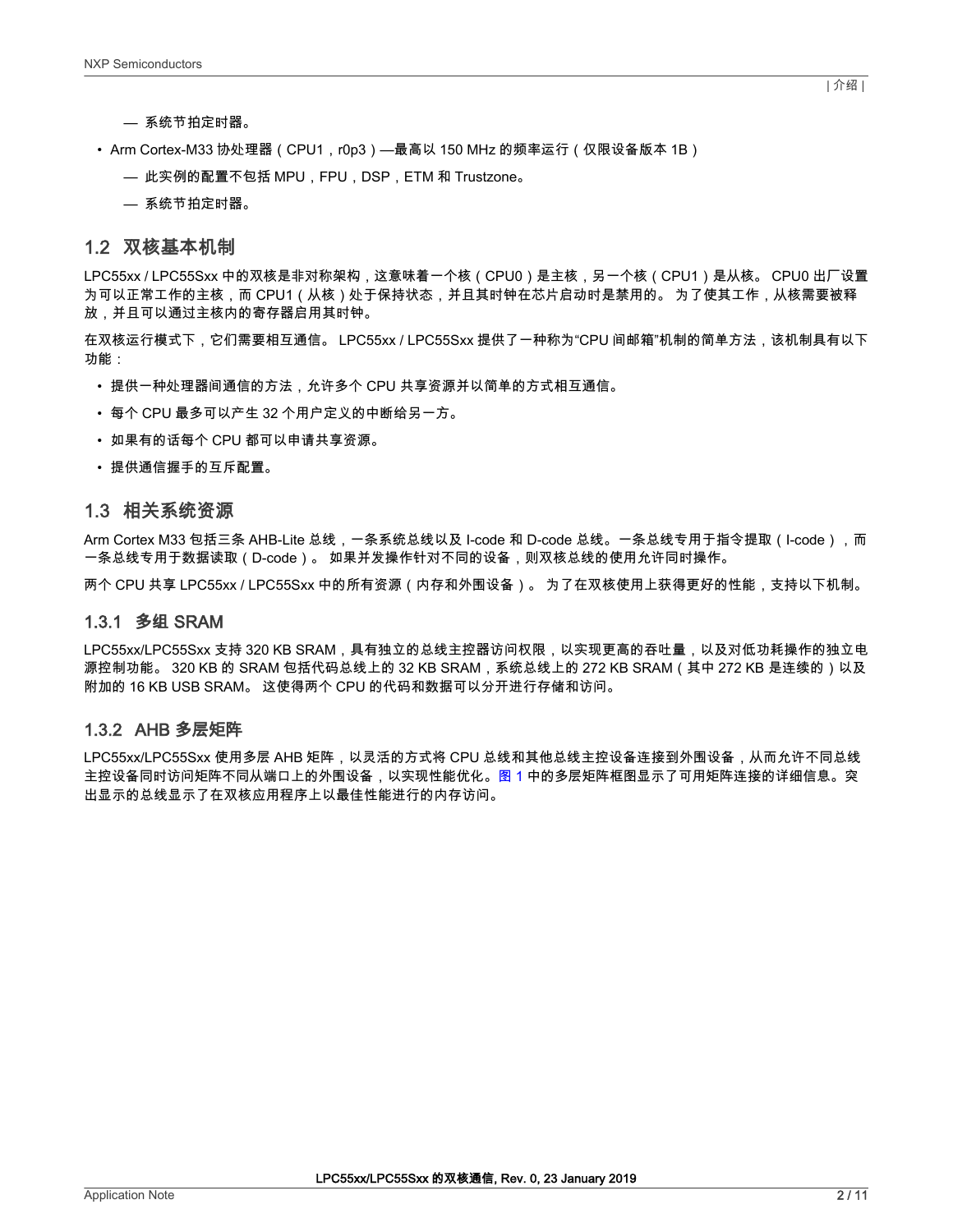

<span id="page-2-0"></span>NXP Semiconductors



### 2 双核实现

典型的双核的实现包含以下过程::

- 如何在主核(CPU0)上加载从核(CPU1)映像;
- 如何在主核(CPU0)上启动从核(CPU1);
- 从核(CPU1)与主核(CPU0)之间如何通信。

将基于 LPC55xx SDK 中的 mailbox\_mutex 驱动程序示例来介绍这些实现。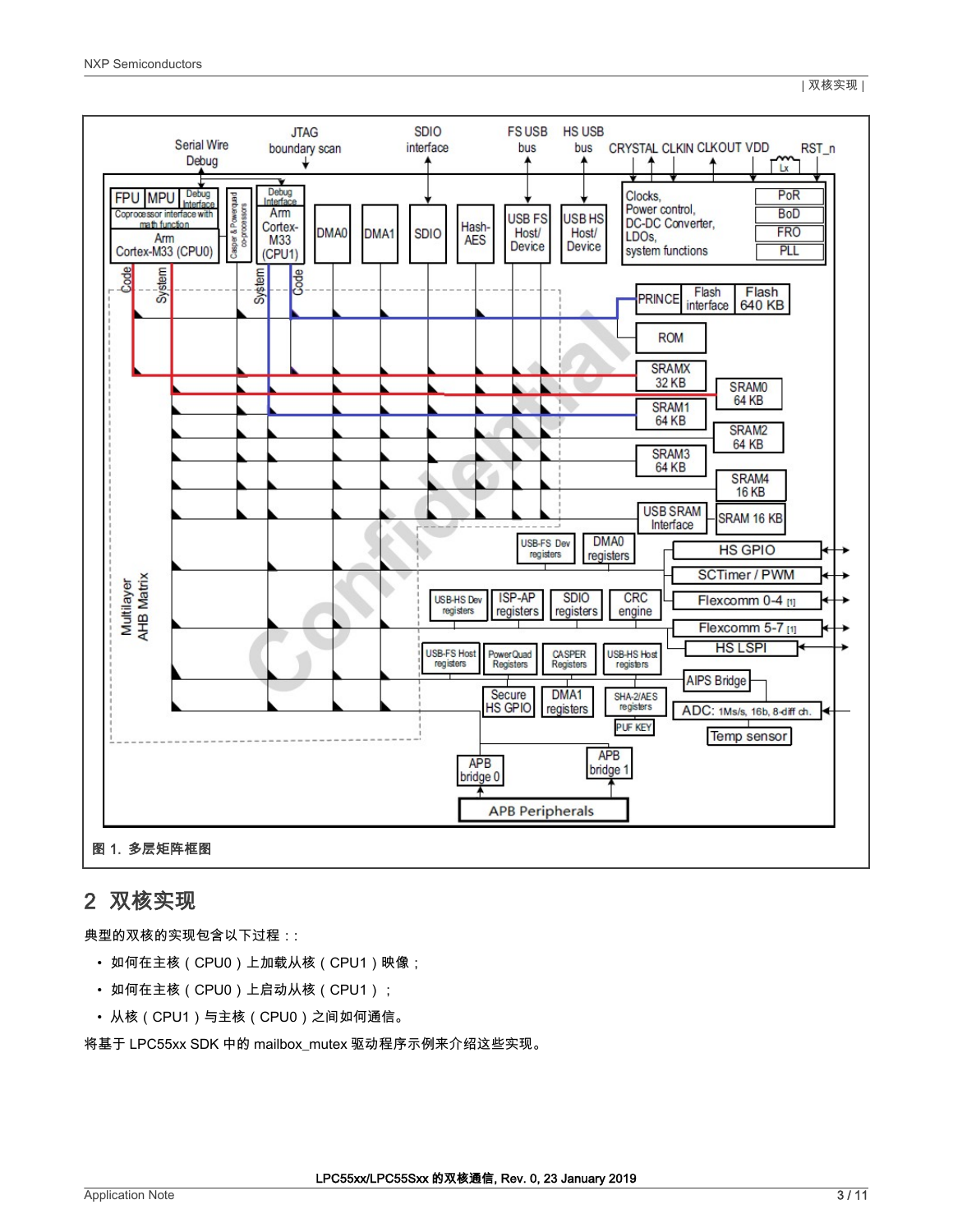#### 2.1 加载从核映像

为了获得良好的性能,从核映像需要被分配在与主核映像不同的总线矩阵层中运行。通常,从核映像分配在独立的 SRAM 组中, 而主内核映像分配在 FLASH 中。从核的二进制映像可以包含在主内核的代码中,以一起构建到闪存上的集成映像中。开机后, 主核映像将会被执行,同时从核保持出厂设置的状态。

在完成包括邮箱的系统初始化后,主内核将从闪存将从核映像加载到其执行空间 SRAM 中。 图 2 显示了加载从核二进制映像的 过程。



### 2.2 启动从核

在加载到一组 SRAM 中后,从核二进制映像将由主核启动运行。需要启用从核的时钟,并且需要释放从核以进行复位。需要设 置从核映像的启动地址,以使从核正确启动。为此,LPC55xx/LPC55Sxx 提供了寄存器,如 图 3 所示。

|            |                  |               |       | CPU Control for multiple processors (CPUCTRL, offset = 0x800) bit description |                       |
|------------|------------------|---------------|-------|-------------------------------------------------------------------------------|-----------------------|
| <b>Bit</b> | <b>Symbol</b>    | <b>Access</b> | Value | <b>Description</b>                                                            | <b>Reset</b><br>value |
| 2:0        |                  | <b>WO</b>     |       | Reserved. Read value is undefined, only zero should be written.               | undefined             |
| 3          | <b>CPU1CLKEN</b> | <b>RW</b>     |       | CPU1 clock enable.                                                            | 0x1                   |
|            |                  |               |       | The CPU1 clock is enabled.                                                    |                       |
|            |                  |               |       | The CPU1 clock is not enabled.                                                |                       |
| 4          |                  |               |       | Reserved. Read value is undefined, only zero should be written.               | undefined             |
| 5          | <b>CPU1RSTEN</b> | <b>RW</b>     |       | CPU1 reset.                                                                   | 0x1                   |
|            |                  |               | O     | The CPU1 is being reset.                                                      |                       |
|            |                  |               |       | The CPU1 is not being reset.                                                  |                       |
| 15:6       |                  | <b>WO</b>     |       | Reserved. Read value is undefined, only zero should be written.               |                       |
| 31:16      |                  | <b>RW</b>     |       | Must be written as 0xC0C4 for the write to have an effect.                    |                       |

Co-processor boot address (CPBOOT, offset = 0x804) bit description

| <b>Bit</b> | <b>Symbol</b> | <b>Value</b> | <b>Description</b>          | Reset<br><i>value</i> |
|------------|---------------|--------------|-----------------------------|-----------------------|
| 31:0       | <b>CPBOOT</b> |              | ICo-processor boot address. | 0x0                   |

#### 图 3. 用于从核启动运行的寄存器

#### 2.3 双核通信

在从核也运行之后,两个内核需要相互通信以进行协作。按照前面提到的,LPC55xx / LPC55Sxx 提供了一种简单的硬件方法, 称为" CPU 间邮箱机制"进行通信。在软件上,许多方法可以帮助实现两个内核的通信。软件方法可以简单也可以复杂。 共享内 存是这些方法中的共同基础。 在这里,将介绍硬件 CPU 间邮箱通信机制。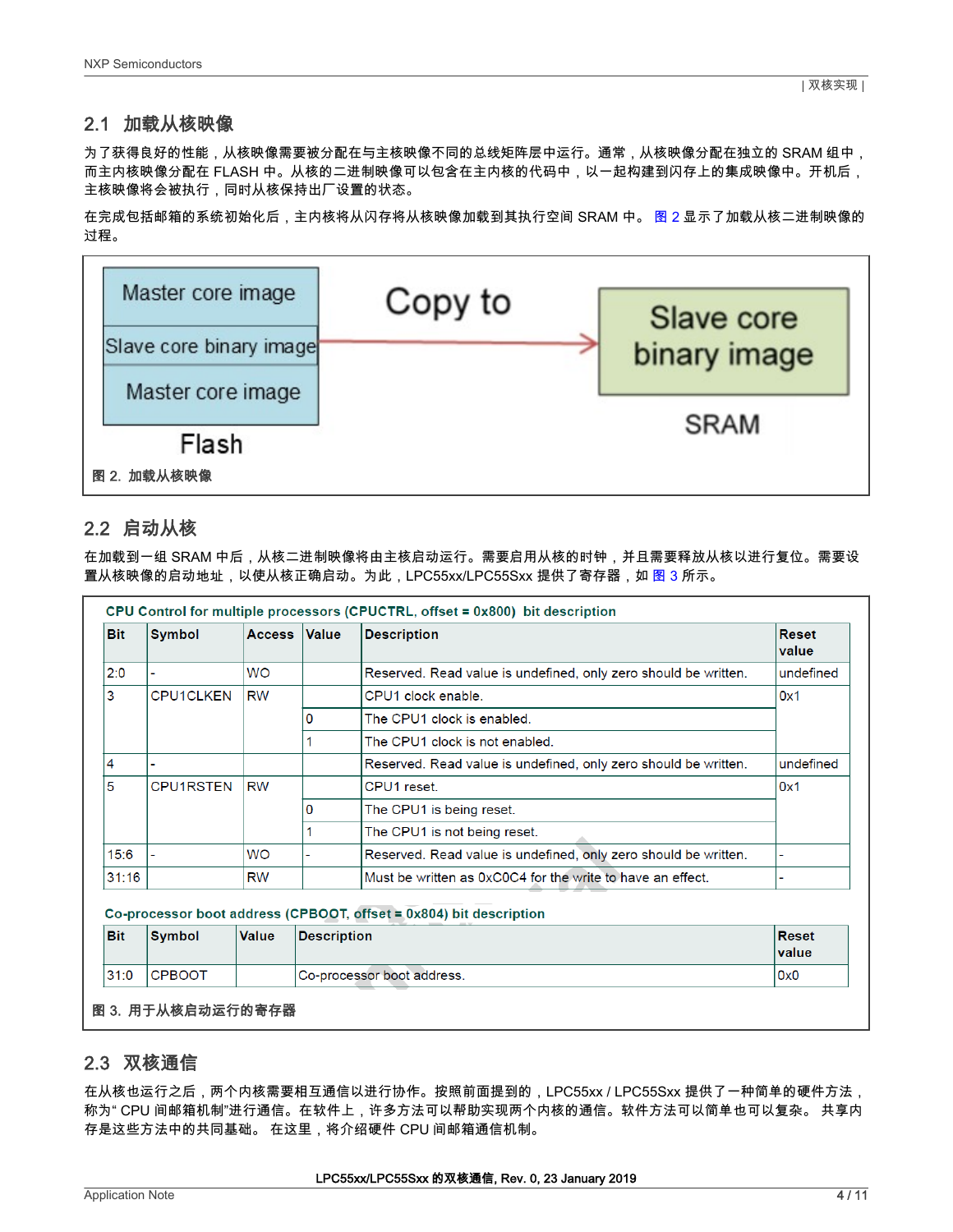### 2.3.1 请求通信

在使用之前,邮箱模块需要初始化。 即使能该模块的时钟,并使模块复位以工作。为了触发通信,一个 CPU 将向另一个 CPU 发送中断请求。该模块提供寄存器来执行此操作,与此同时,它可以允许彼此发送 32 位非零数据。通信数据代表的内容可以 是状态/事件或用户定义的数据。 该功能的使用完全取决于用户。图 4 显示了 CPU 间邮箱通信。



#### 2.3.2 同步通信

该机制还通过称为 MUTEX 的寄存器支持互斥控制,以实现通信同步。出于任何原因读取时,将返回寄存器中的当前值并将该位 清除。在写入后将再次设置该位。这可以用作两个核之间的资源分配握手。每当一个核企图访问共享资源(例如,mailbox\_mutex 的驱动程序示例中的共享变量)时,它将读取 MUTEX 寄存器。如果是 1,则可以控制共享资源分配。进行任何必要的更改后, 它将写入寄存器,使它的 EX 位再次被设置,并使共享资源分配的控制权可用于另一个内核。如果核读取到了 0,则它必须等待 该位读取为 1 时才可以读取共享资源分配信息。互斥控制流程如 <mark>图 5</mark> 所示。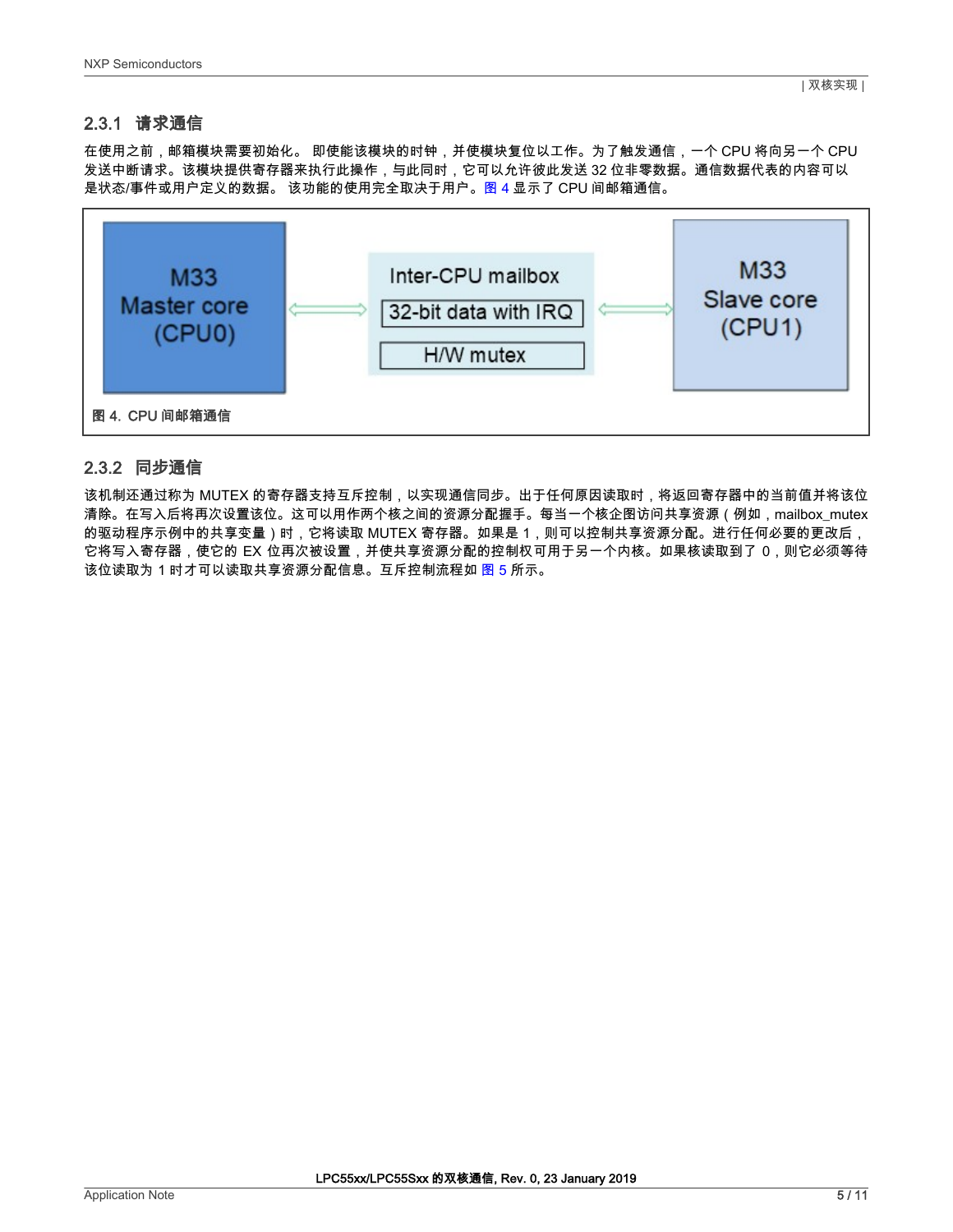<span id="page-5-0"></span>

## 3 示例

LPC55xx SDK 中 mailbox\_mutex 的驱动程序示例中显示了具有互斥控制的 CPU 间邮箱机制。 这是一个简单的例子

(路径是:boards\lpcxpresso55s69\driver\_examples\mailbox\mutex)。

主核(core0)和从核(core1)分别具有自己的项目。在示例中,内核 0 通过邮箱将共享变量 g\_shared 的地址发送到内核 1(参见 图 6),内核 1 再在 ISR 里从邮箱中获取它 (参见 [图 7](#page-6-0))。 两个内核都试图在 while 循环中获取互斥体。更新共享变 量后,将互斥锁设置为允许另一个内核访问共享变量。

主核(core0)和从核(core1)中的主循环过程分别如 [图 8](#page-6-0) 和 [图 9](#page-6-0) 所示。

```
/* Send address of shared variable to CM33 core1 by Mailbox*/
 MAILBOX_SetValue(MAILBOX, kMAILBOX_CM33_Core1, (uint32_t)&g_shared);
 static inline void MAILBOX_SetValue(MAILBOX_Type *base, mailbox_cpu_id_t cpu_id, uint32_t mboxData)
 €
     base->MBOXIRQ[cpu_id].IRQ = mboxData;
 \mathcal{E}图 6. 发送共享变量地址的代码
```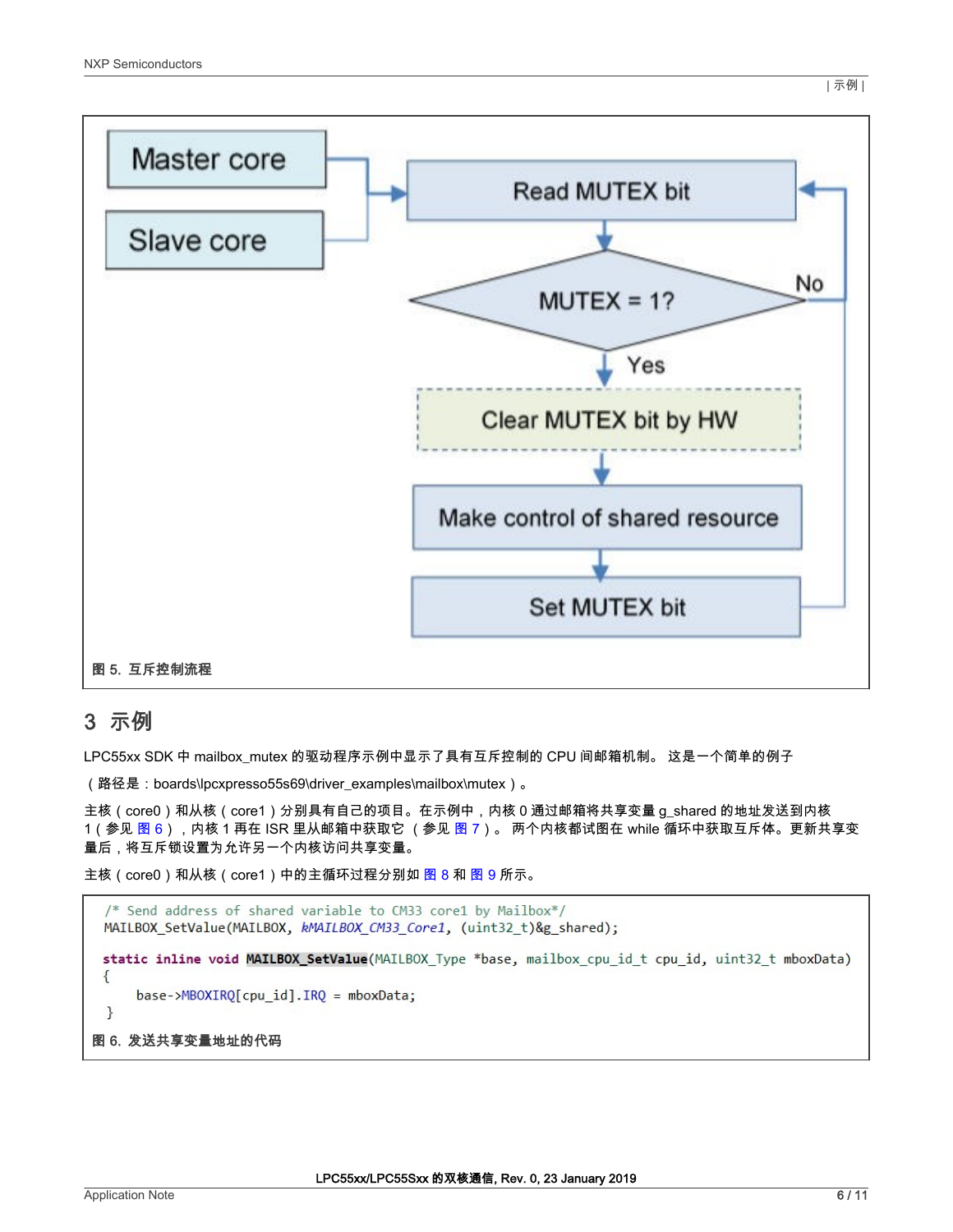```
void MAILBOX_IRQHandler()
 \{g_shared = (uint32 t *)MAILBOX GetValue(MAILBOX, kMAILBOX CM33 Core1);
      MAILBOX ClearValueBits(MAILBOX, kMAILBOX CM33 Core1, 0xffffffff;);
  ł
图 7. 获取共享变量地址的代码
 while (1)Ŧ.
     /* Get Mailbox mutex */
     while (MAILBOX GetMutex (MAILBOX) == 0)
         ÷
     /* The corel has mutex, can change shared variable q shared */
     if (g \text{ shared} != NULL)Ŧ.
         (*g shared)++;PRINTF("Corel has mailbox mutex, update shared variable to: d\r\ln r, *g shared);
     J.
     /* Set mutex to allow access other core to shared variable */
     MAILBOX SetMutex (MAILBOX) ;
 \mathcal{F}图 8. 从核(core1)上的主循环过程
 while (1)€
     /* Get Mailbox mutex */while (MAILBOX GetMutex(MAILBOX) == \theta)
         ÷
     /* The core0 has mutex, can change shared variable g shared */
     g shared++;
     PRINTF("Core0 has mailbox mutex, update shared variable to: %d\r\n", g shared);
     /* Set mutex to allow access other core to shared variable */MAILBOX SetMutex(MAILBOX);
 <sup>}</sup>
图 9. 主核(core0)上的主循环过程
```
结果可以在具有以下设置的串行终端窗口中显示:115200 波特率+ 8 个数据位+无奇偶校验+一个停止位+无流控制。 按照以下步骤准备并运行例程:

- 1. 构建从核 (core1) 的项目以生成二进制映像。
- 2. 使用内核 1 的二进制映像构建主核(core0)的项目。
- 3. 按以上设置打开串行终端。
- 4. 将内核 0 的映像下载到 LPCXpresso55s69 开发板上。
- 5. 按下板子上的复位按钮。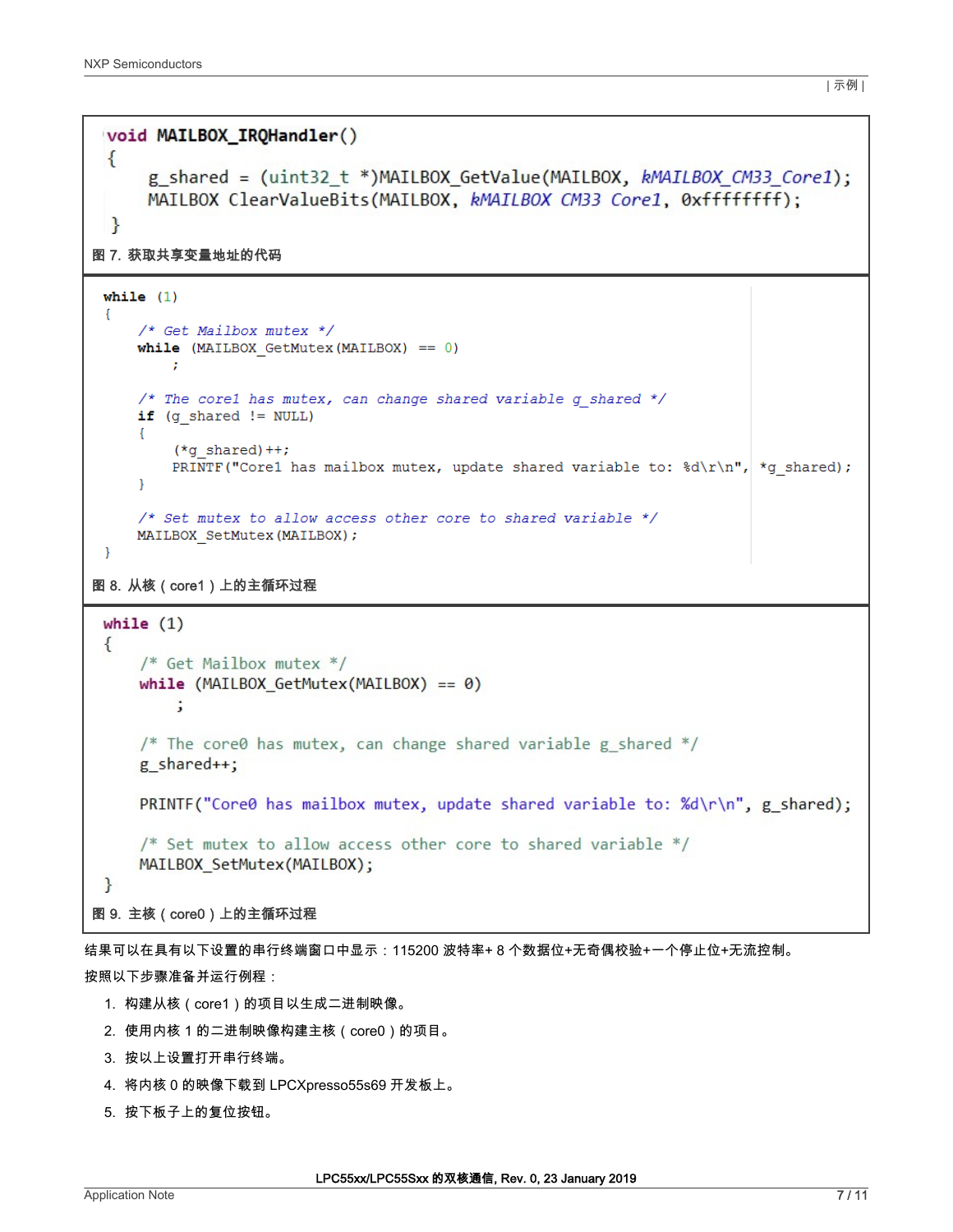#### <span id="page-7-0"></span>结果将在终端上打印,见 图 10.

| Mailbox mutex example                               |  |  |  |  |  |                                                        |  |  |  |  |
|-----------------------------------------------------|--|--|--|--|--|--------------------------------------------------------|--|--|--|--|
| Copy CORE1 image to address: 0x20033000, size: 6348 |  |  |  |  |  |                                                        |  |  |  |  |
|                                                     |  |  |  |  |  | Core0 has mailbox mutex, update shared variable to: 1  |  |  |  |  |
|                                                     |  |  |  |  |  | Corel has mailbox mutex, update shared variable to: 2  |  |  |  |  |
|                                                     |  |  |  |  |  | Core0 has mailbox mutex, update shared variable to: 3  |  |  |  |  |
|                                                     |  |  |  |  |  | Corel has mailbox mutex, update shared variable to: 4  |  |  |  |  |
|                                                     |  |  |  |  |  | Core0 has mailbox mutex, update shared variable to: 5  |  |  |  |  |
|                                                     |  |  |  |  |  | Corel has mailbox mutex, update shared variable to: 6  |  |  |  |  |
|                                                     |  |  |  |  |  | Core0 has mailbox mutex, update shared variable to: 7  |  |  |  |  |
|                                                     |  |  |  |  |  | Corel has mailbox mutex, update shared variable to: 8  |  |  |  |  |
|                                                     |  |  |  |  |  | Core0 has mailbox mutex, update shared variable to: 9  |  |  |  |  |
|                                                     |  |  |  |  |  | Corel has mailbox mutex, update shared variable to: 10 |  |  |  |  |

图 10. 串行终端上的邮箱互斥体示例输出

## 4 多核 SDK

如上所述,带有 Mutex 模块的 CPU 间邮箱是一种用于双核通信的简单方法。在实践中有很多方法可以实现双核通信。恩智浦基 于双核和多核架构,提供了一种称为多核 SDK 的更完整的多核开发套件,在 LPC55xx / LPC55Sxx SDK 软件包中包含了大量 例程。可在以下路径中找到: boards\lpcxpresso55s69\multicore\_examples. 多核 SDK 架构如 [图 11](#page-8-0) 所示。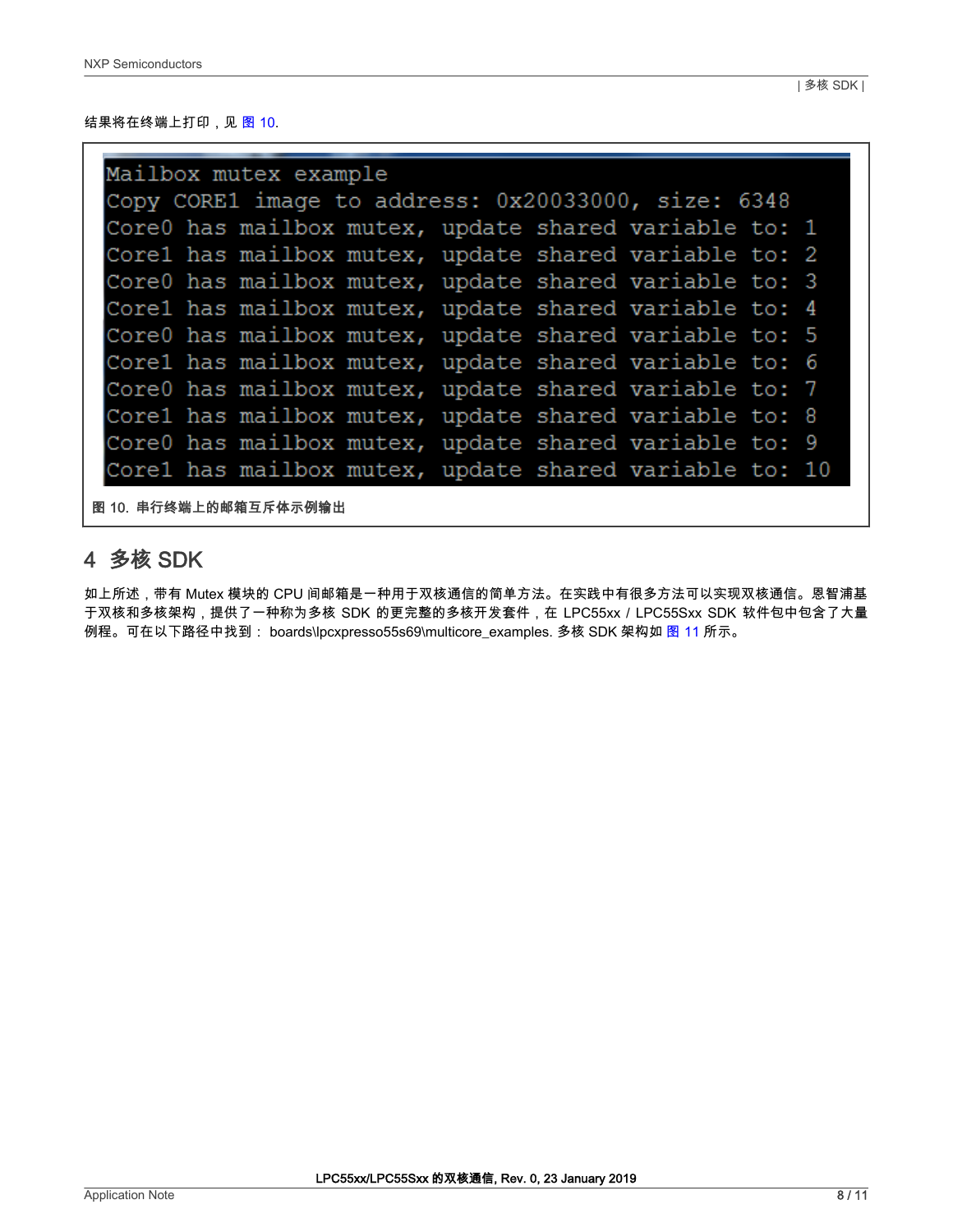<span id="page-8-0"></span>

- eRPC: 嵌入式远程过程调用。 这组 API 提供了调用另一个核上远程服务的功能。
- RPMsg-Lite: 远程处理器消息传递-轻量版。 该功能库包含所有处理器通信。
- Multicore Manager : 这些 API 包含所有 CPU 内核信息和从核启动。

使用多核 SDK, 用户可以直接使用 API 实现多核应用程序通信,而无需关注底层驱动程序。

### 5 总结

本应用笔记详细介绍了 LPC55xx/LPC55Sxx 支持的双核机制,并基于 LPC5500 SDK 中的 mailbox\_mutex 驱动程序示例着重介 绍了两个核如何进行通信。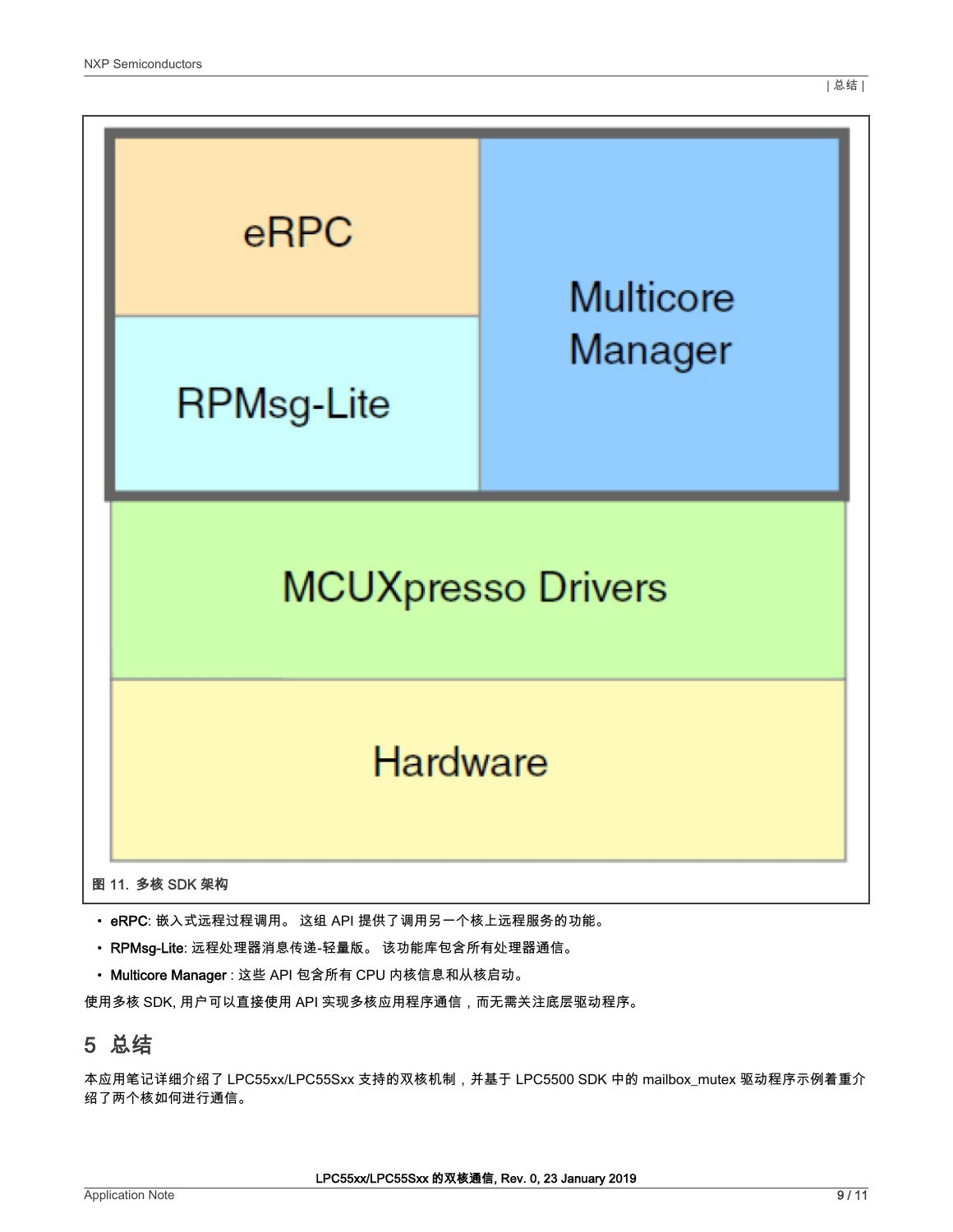LPC55xx/LPC55Sxx 中的双核是非对称架构。 出厂时,一个内核设置为称为 CPU0/core0 的主核,另一个称为 CPU1/core1 的 从核。当芯片启动时,主核可以工作而从核处于保持状态。从核需要由主核启动才工作。在此之前,通常应将从核映像加载到 SRAM 中,这是分配给它的执行空间。

LPC55xx/LPC55Sxx 提供了一种称为 Inter-CPU Mailbox 模块的简单方法用于双核通信。可以通过寄存器以 IRQ 触发发送非零的 32 位数据。 该功能的使用非常灵活,完全取决于用户。 在此模块中,支持互斥控件以实现共享资源访问的同步。

LPC5500 SDK 中有一个简单易懂的示例,用于演示具有邮箱和互斥功能的双核用法。 本应用笔记对此进行了简要介绍。 对于读 者了解双核用法非常有帮助。

除了这种简单的双核通信机制外,在 LPC55xx/55Sxx SDK 中还打包了多核 SDK,具有丰富的例程,也可用于双核通信的开发。 有关于多核 SDK 的更多信息,请参考 <SDK installation directory>\middleware\multicore.